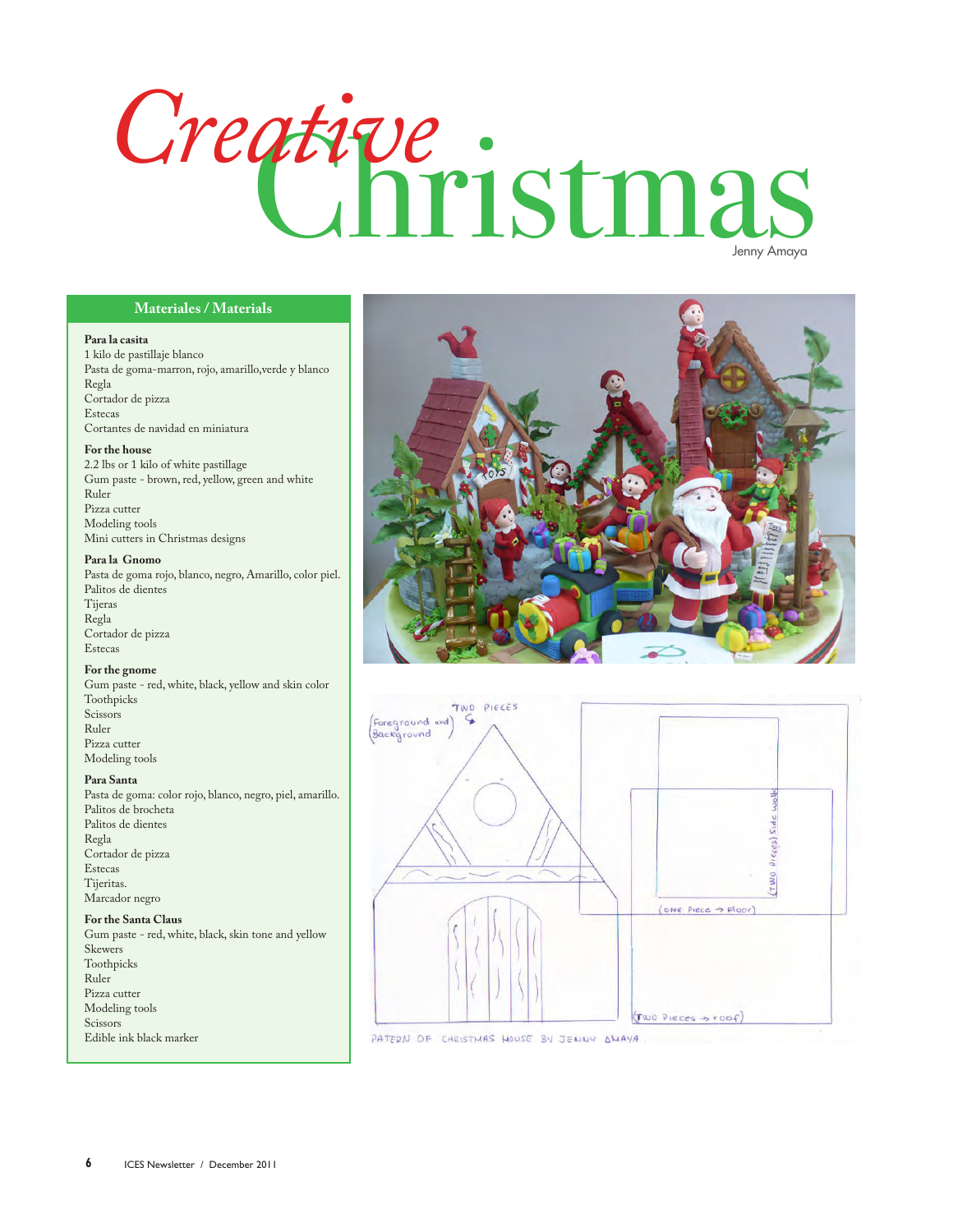#### **Paso a Paso de la Casita**

1) Cortar todos los moldes en pastillaje (ver patrón) y dejar secar por 24 horas. 12 horas por un lado y 12 horas por el otro lado.

2) En las paredes laterales colocar un rectángulo en amarillo y pegar las tiras en marrón para formar la ventana.

3) Hacer lo mismo con el frente de la casa. Pegarle la puerta en pasta de goma y las tiritas en marron de acuerdo al patrón.

4 y 5) Armar la casita usando royal icing para pegar. Dejar secar bien.

6, 7, 8 y 9) Humedecer ligeramente con agua. Cortar rectángulos pequeños en masa roja y pegar intercalado para formar el techo (ver fig.6). Por ultimo colocar rectángulos en la parte superior para darle el acabado. (fig.9)

10 y 11) Con dos tiritas de pasta de goma hacer los bastoncitos. Y con cortantes de navidad pequeos hacer los adornitos.

12 y 13) Decorar la casita.

#### **Step-by-Step Santa's House**

1) Cut all house pieces in pastillage (see pattern) and let them dry for 24 hours; 12 hours on one side and 12 hours on the other side.

2) On the side walls put a yellow rectangle and glue brown strips for the windows.

3) Do the same with the front of the house. Attach the door and add strips in brown according to the pattern.

4 and 5) To assemble, attach the pieces of the house with icing royal. Allow to dry thoroughly.

6, 7, 8 and 9) Cut small rectangles from the red gum paste. Slightly moisten the roof surface with water. Attach the small red rectangles to the roof, imitating roof tiles (see fig.6). Add rectangles on top to give a neat finish. (fig.9)

10 and 11) Cut two strips of gumpaste to make the candy cane sticks. Small Christmas metal cutters were used to add decorations.

12 and 13) Add finishing touches.



















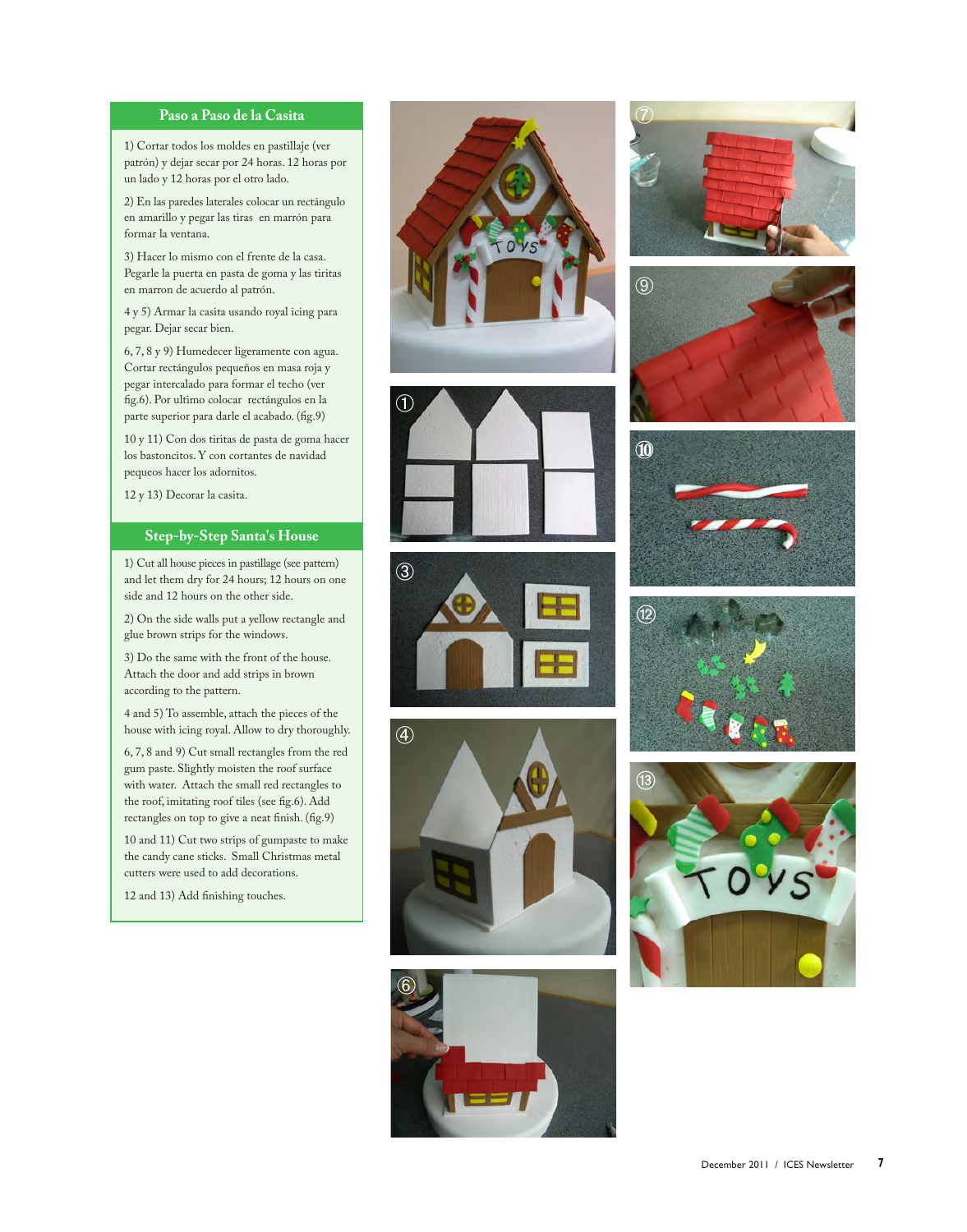# *Creative* Christmas *(continued)*



#### **Paso a Paso del Gnomo**

1 y 2) Hacer un rollito con pasta de goma de color rojo y afinar en los extremos para formar los pies.

3) Hacer un cono y ahuecarlo en un extremo para formar el cuerpo. Hacer lo mismo para formar el gorro.

4) Hacer un rollito y en un extremo formar la manito (derecha e izquierda).

5) Con una tirita negra y un poco de masa amarilla hacer el cinturon. Ademas con cortante de flor hacer el cuello.

6 y 7) Una vez con todas las piezas listas empezar a armar el gnomo. Coloca el cinturon en el cuerpo.

8 y 9) Armar el gnomo sobre un pedazo de steroform. Pegar las piezas con tylose glue.

10) Hacer la carita con una bolita de pasta de coma color piel y hacer los ojos, nariz, voca y orejas (fig.10).

11, 12 y 13) Colocar el gorro. Hacer las arrugas con una esteca y terminar.

## **Step-by-Step Gnome**

1 and 2) Make a roll with red gum paste and thin the ends to form the feet.

3) Make a cone and hollow at one end to form the body. Do the same to form the cap.

4) Make a roll and make a hand (right and left).

5) Use a black strip and a little yellow to make the belt. Use a flower cutter to make the top detail.

6 and 7) Once all the parts are finished, you are ready to start assembling the gnome. Put the belt on the body.

8 and 9) Assemble the gnome on a piece of styrofoam. Make edible glue with Tylose.

10) Mold a ball with skin color and make a nose and ears. Mark the mouth and also make the eyes (fig.10).

11, 12 and 13) Place the hat. Mark with a modeling tool. Add some finishing touches.













## **Paso a Paso de Santa Claus**

1) Hacer una bolita con pasta de goma negra, y formar la botas.

2) Hacer un rollito con pasta de goma roja, luego doblar y aplanar los extremos para formar el pantalon.

3) Hacer una bola en forma de pera para el cuerpo.

4) Hacer una tira de 8 in de largo por 1.5 in de ancho (rojo) y pegar una tira blanca en el contorno.

5, 6 y 7) Sobre una base y sostenido por dos brochetas, colocar las botas, el pantalon, pegar en la cintura del pantalon la tira (fig.4). Luego colocar encima el cuerpo y pegar dos tiras blancas en el frente. Ademas pegarle una tira negra entre la panza y el pantalon formando el cinturon (pegar un cuadrado amarillo para la hebilla).

8) Con un rollo rojo formar la manga, pegarle una tira blanca en un extremo. Asimismo, hacer la manito y formar los dedos.

9) Una vez hechos los dos brazos, pegarlos en el cuerpo.

10) Con una bola de color piel hacer la cabeza. Colocar orejas, ojos, cejas, nariz, boca y bigote.

11) Con una tirita larga simular "la lista de juguetes con marcador negro". Asimismo hacer la barba de color blanco.

12 y 13) Hacer un cono de color rojo, ahuecar en el extremo mas ancho y formar el gorro. Colocar en la cabeza de Santa y pegarle un rollito blanco alrededor, y una bolita blanca en la punta del gorro.

13 ) Santa Claus LISTO!

## **Pesos para Santa Claus**

Botas: 20 gramos Pantalón: 84 gramos Panza: 150 gramos Brazos: 22 gramos cada uno Cabeza: 56 gramos Gorro: 35 gramos

En el caso del Gnomito las proporciones se hacen de acuerdo al tamaño que se desee.

Adjunto las medidas para la casita.